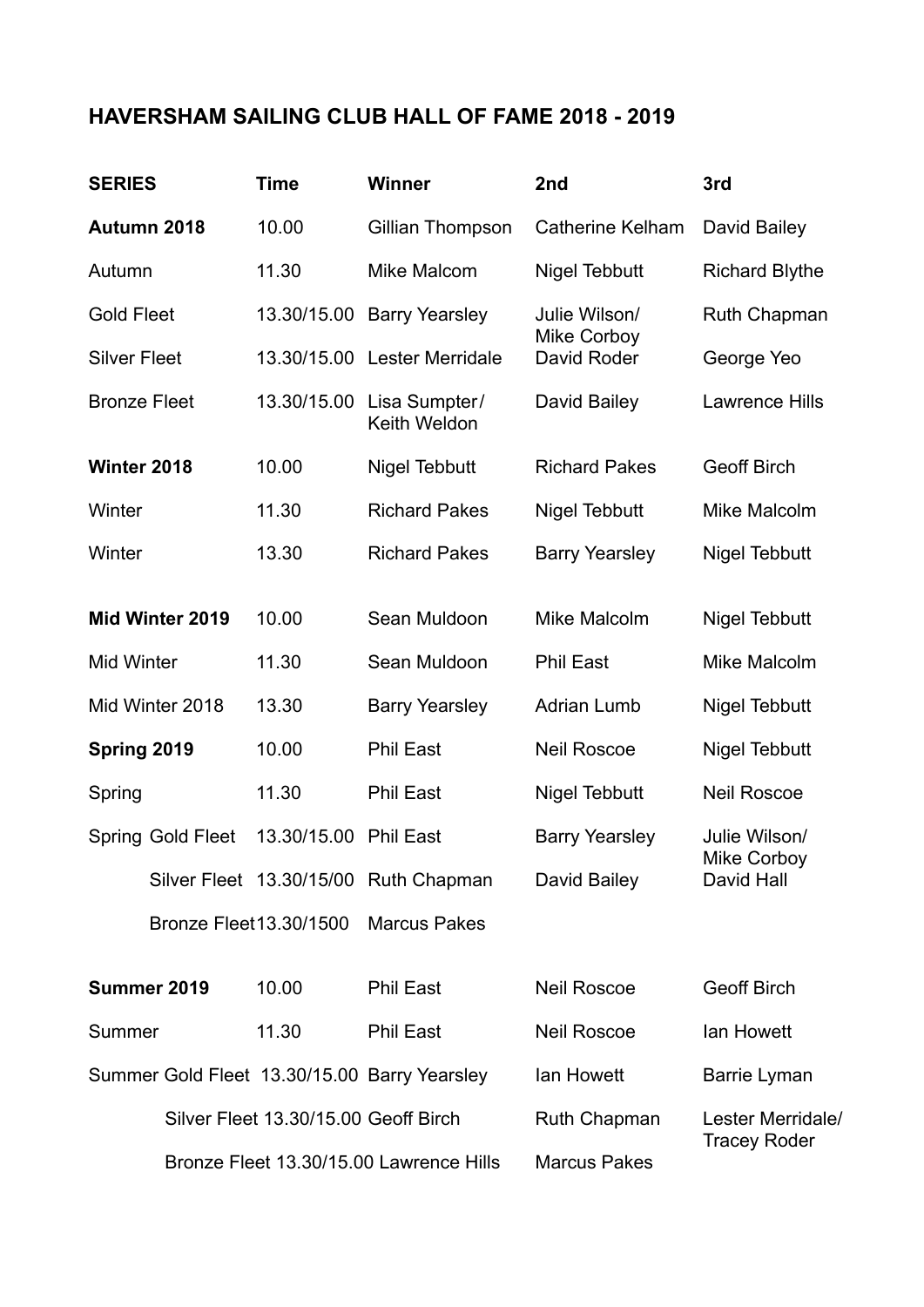| Autumn 2019<br>Autumn                           | 10.00<br>11.30                       | <b>Phil East</b><br>Phil East          | <b>Neil Roscoe</b><br><b>Neil Roscoe</b>                          | Nigel Tebbutt<br>Nigel Tebbutt                |
|-------------------------------------------------|--------------------------------------|----------------------------------------|-------------------------------------------------------------------|-----------------------------------------------|
| Autumn Gold Fleet 13.30/15.00 Ian Howett        | Silver Fleet 13.30/15.00 Geoff Birch |                                        | <b>Barry Yearsley</b><br>Lester Merridale/<br><b>Tracey Roder</b> | <b>Phil East</b><br>Clare East/<br>Ash Farmer |
|                                                 | Bronze Fleet 13.30/15.00             | <b>Patrick Pakes</b>                   | <b>Marcus Pakes</b>                                               |                                               |
| <b>Spring Evening 2019</b><br><b>Gold Fleet</b> |                                      | <b>Adrian Lumb</b>                     | <b>Alistair Boyd</b>                                              | <b>Neil Roscoe</b>                            |
| <b>Silver Fleet</b>                             |                                      | Andy Jones                             | Marc Sandham                                                      | Lester Merridale/<br><b>Tracey Roder</b>      |
| <b>Bronze Fleet</b>                             |                                      | <b>Lawrence Hills</b>                  |                                                                   |                                               |
| <b>Summer Evening 2019</b>                      |                                      |                                        |                                                                   |                                               |
| <b>Gold Fleet</b><br><b>Silver Fleet</b>        |                                      | Alistair Boyd<br>Andy Jones            | <b>Neil Roscoe</b><br><b>Paul Bates</b>                           | <b>Nigel Tebbutt</b><br>David Hall            |
| <b>Bronze Fleet</b>                             |                                      | <b>Patrick Pakes</b>                   | Rob Cummings                                                      |                                               |
| Twilight 2019<br><b>Gold Fleet</b>              |                                      | Alister Boyd                           | Barrie Lyman                                                      |                                               |
| <b>Silver Fleet</b><br><b>Bronze Fleet</b>      |                                      | Andy Jones<br><b>Christian Maxwell</b> | Lester Merridale<br>Lawrence Hills                                | Gillian Thompson<br><b>Patrick Pakes</b>      |
|                                                 |                                      |                                        |                                                                   |                                               |

## **COMBINED SERIES TROPHIES**

| <b>COMBINED SERIES TROPHIES</b> | Winner                                      | 2nd                                  | 3rd                |
|---------------------------------|---------------------------------------------|--------------------------------------|--------------------|
| <b>Early Risers</b>             | Nigel Tebbutt                               | Mike Malcolm                         | <b>Geoff Birch</b> |
| <b>Frosbite</b>                 | Barry Yearsley                              | <b>Adrian Lumb</b>                   | Nigel Tebbutt      |
| <b>Ice Maiden</b>               | Julie Wilson/                               | Gillian Thompson                     |                    |
| <b>Icicle</b>                   | <b>Olly Anderson</b><br><b>Phil East</b>    | Nigel Tebbutt                        | Mike Malcolm       |
| <b>Winter Willie</b>            | Nigel Tebbutt                               | <b>Geoff Birch</b>                   | <b>Phil East</b>   |
| Weatherhead                     | Julie Wilson                                | Vic Hardingham/<br>Rachel Hardingham | Mike Corboy/       |
| <b>Civil Service</b>            | Andy Jones                                  | Marc Sandham                         | <b>Paul Bates</b>  |
| <b>Dennis Cooke</b>             | <b>Marcus Pakes</b>                         |                                      |                    |
| <b>Hot Ladies 18</b>            | <b>Julie Wilson</b><br><b>Olly Anderson</b> | Gillian Thompson                     |                    |
| <b>Hot Ladies 19</b>            | <b>Julie Wilson</b><br><b>Olly Anderson</b> | <b>Catherine Kelham</b>              |                    |